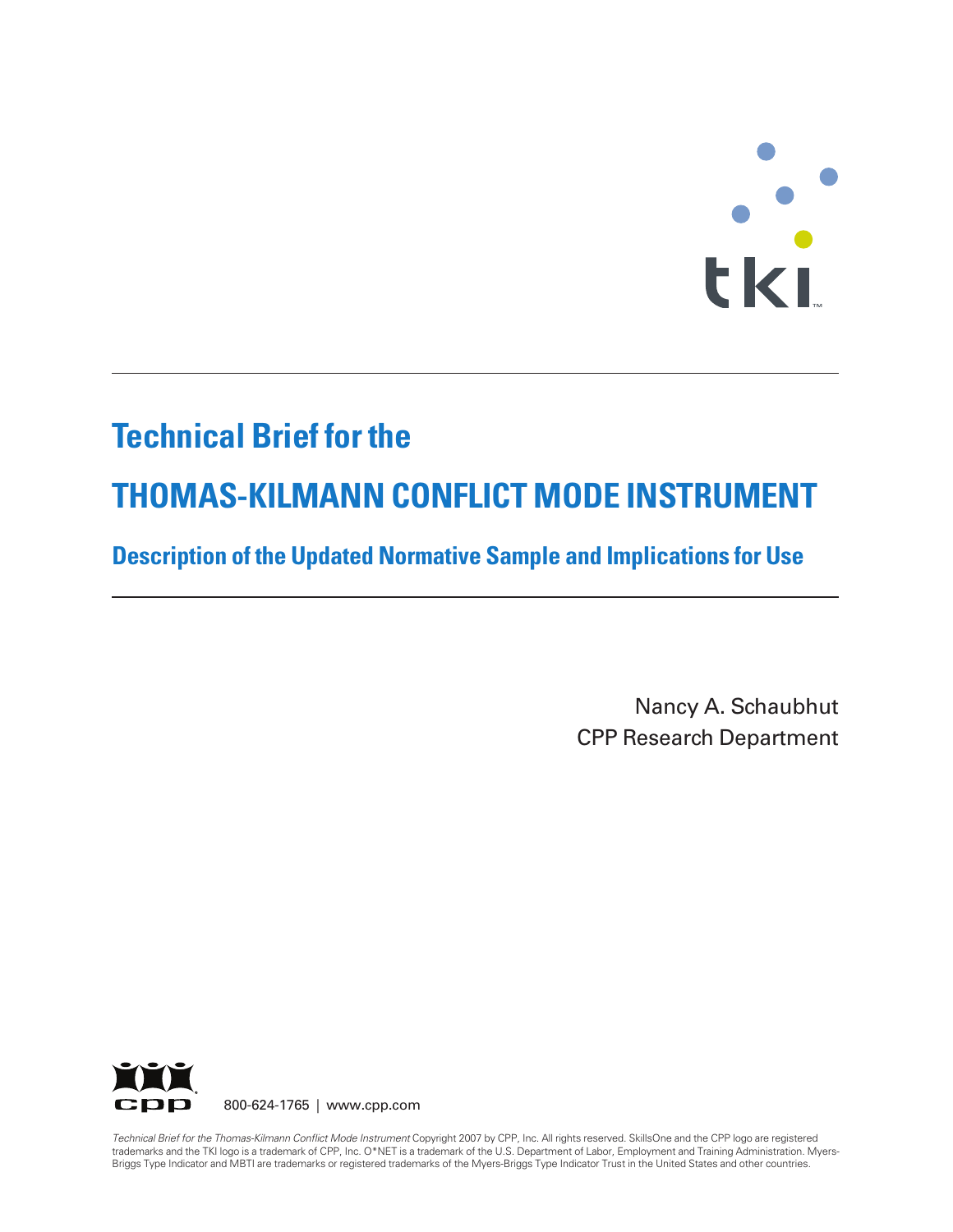### **INTRODUCTION**

The *Thomas-Kilmann Conflict Mode Instrument* (TKI) has been used successfully for more than 30 years to help individuals in a variety of settings understand how different conflict styles affect personal and group dynamics. The TKI measures five "conflict-handling modes," or ways of dealing with conflict: competing, collaborating, compromising, avoiding, and accommodating. These five modes can be described along two dimensions, assertiveness and cooperativeness. Assertiveness refers to the extent to which one tries to satisfy his or her own concerns, and cooperativeness refers to the extent to which one tries to satisfy the concerns of another person (Thomas & Kilmann, 1974, 2007). Competing is assertive and not cooperative, and accommodating is cooperative and not assertive. Avoiding is neither assertive nor cooperative, while collaborating is both assertive and cooperative. Compromising falls in the middle on both dimensions. (To view a diagram of the dimensions and the conflict-handling modes, see Figure 1, on page 8.)

Individuals respond to the 30 items on the TKI tool, the items are scored, and respondents see which of the five conflict-handling modes they tend to use relatively often and which modes they use less frequently. Their percentile scores compare how frequently they use a mode with how frequently members of the norm group use the mode. Scores are grouped in three categories: high (scores that fit in the top 25% of the norm group's scores on a conflict-handling mode), medium (scores that fit in the middle 50%), and low (scores that fit in the bottom 25%).

CPP, Inc., publisher of the TKI assessment, recently updated the norm sample and the percentile ranks used to describe the conflict modes as measured by the TKI. The goal of this effort was to broaden the representativeness of the norm group and ensure that changes in occupational and respondent diversity were reflected in the TKI's norm sample. This technical brief describes the renorming process and analyzes the results of the renorming. It also briefly explains minor changes in how TKI results are reported to clients.

#### **TKI RENORMING**

Updated norms for the TKI assessment were desired for several reasons. First, the TKI norm sample had not been updated since the instrument was first developed. The original norm group was modest in size, with fewer than 400 participants (Kilmann & Thomas, 1977). Also, the original group did not reflect the diversity of the current U.S. workforce, which has undergone substantial change over the past several decades. In addition, workplaces have shifted from a more centralized organizational structure to one that is more decentralized and team based. The use of teams in the United States has vastly increased over the past two decades. Now, almost all U.S. (Huszczo, 1996; Parker, 1996) and international organizations (Marquardt & Horvath, 2001) utilize or emphasize teamwork. The impact of this change on how individuals in organizations deal with conflict is not clearly known.

Goals of the renorming effort included the following:

- Increasing the diversity of the norm sample to better reflect the gender and ethnic composition of the U.S. workforce
- Reflecting conflict preferences at all levels of organizations, from entry-level worker to top executive
- Including individuals with varied levels of educational attainment, from high school graduates to those with advanced degrees
- Collecting a sample large enough to allow generalization to other populations and groups

#### **Method**

Over the 30-year publication history of the TKI, renorming had not been conducted in part because the selfscorable paper-and-pencil format of the assessment made it difficult to retrieve a large group of client results and conduct analyses on those results. In 2002, the TKI assessment became available via the Internet using CPP's online assessment delivery system, the SkillsOne® Web site. With online administration, data are collected as part of CPP's ongoing commercial operations, and over time these operations created a large archive of completed TKI assessments. This archive provided a vast pool of participants from which a large, representative norm sample could be developed. The Web site collected not only client responses to the 30 TKI items, but also demographic data, so that the sample could be balanced and made representative of the U.S. employed population.

#### **Selection of Respondents**

The respondents included in the updated TKI norm sample were chosen from an archival database of nearly 60,000 TKI assessments completed during 2002 through 2005. Various selection criteria were applied to this archive to arrive at the updated norm group, with respondents first being screened based on their answers to key demographic questions. Only full-time employees ages 20 to 70 years—the range representative of most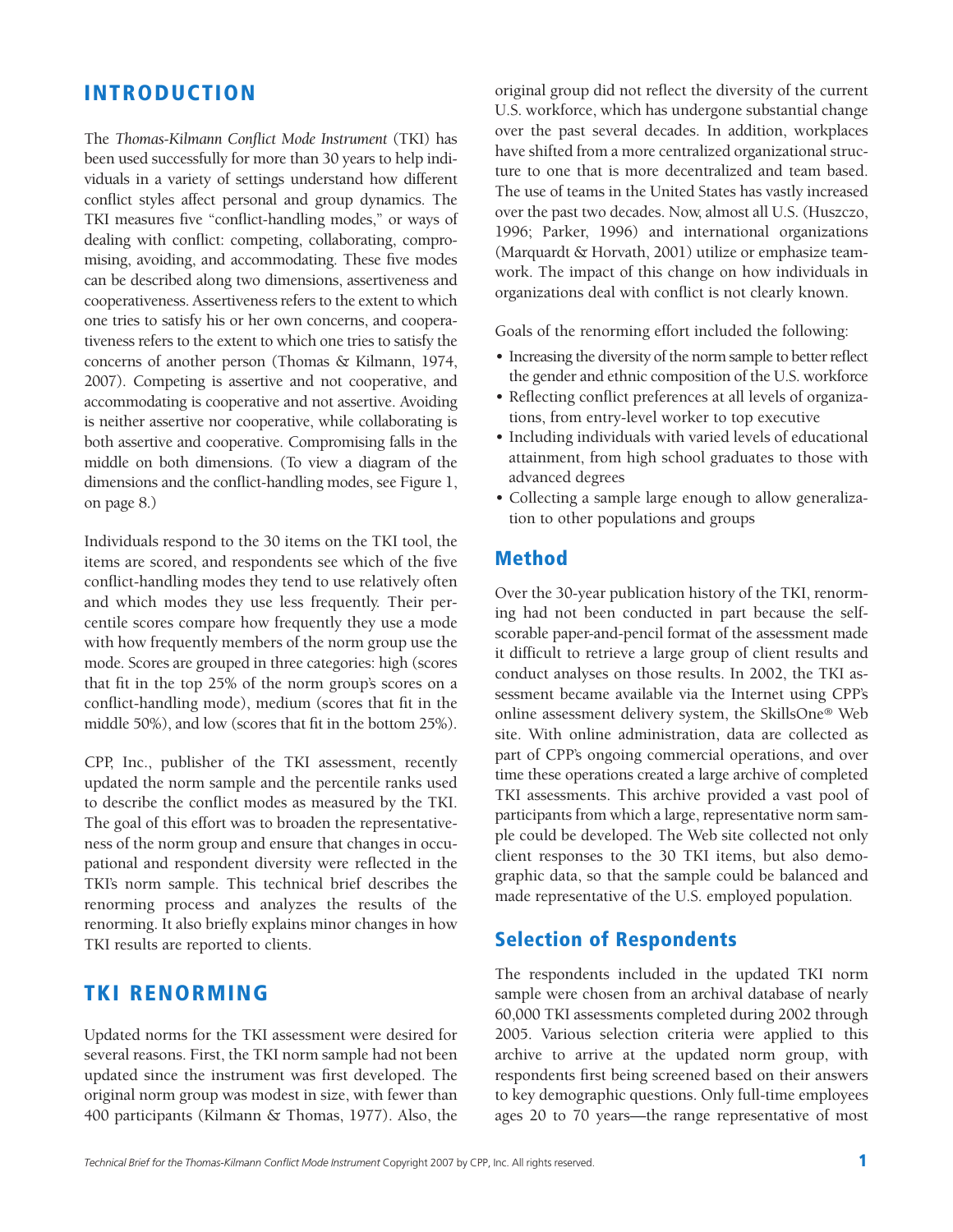working adults in the United States—were selected. More than 33,000 respondents remained in the data set after these initial selection criteria were applied.

Next, the sample was pared further by randomly selecting an equal number of men and women. Some Caucasian respondents were then randomly selected for removal and replaced with other randomly selected non-Caucasian respondents in order to better reflect the diversity of the U.S. workforce. This was also done to adjust the distribution of organizational levels (see description below) to achieve the desired mix that accurately represents the organizational levels of CPP's customer base. The updated norm sample is more inclusive than the previous norm sample in terms of gender, age, ethnicity, and occupations, and better reflects the U.S. workforce in general.

# **Updated Norm Sample Description**

The updated TKI norm sample consists of 8,000 individuals (50% women) who are currently employed fulltime in a variety of fields. Forty-six percent are employed in business and financial operations, and 12% in computer and mathematical occupations. Over 450 specific occupational titles are represented.1 Almost all (96%) are satisfied with their current job. The average number of years employed in their current field is 11.8 (*SD* = 9.4), and average age is 40.4 years (*SD* = 9.7). The organizational levels of respondents are 35% management, 20% nonsupervisory, 20% supervisor, 15% executive, and 5%

each for both top executive and entry level. This distribution of organizational levels was chosen because it roughly approximates that of users of the TKI assessment.

Additionally, when asked why they were taking the TKI assessment, 75% of respondents indicated they were completing the TKI for training purposes, 15% for personal growth, 8% for education, and 2% for career counseling. Among respondents the highest level of education completed is bachelor's degree (40%), followed by master's degree (24%), some college but no degree (14%), associate degree (6%), and professional degree (5%).

The updated norm sample is ethnically diverse and was selected to mirror the racial and ethnic distribution of the U.S. workforce as closely as possible. The percentage of employed persons by ethnicity in 2005 included 10.8% African Americans, 4.4% Asians, and 13.1% Hispanics/Latinos (United States Department of Labor Bureau of Labor Statistics, n.d.). Table 1 shows the distribution of ethnicity in the updated norm sample, which approximates the BLS statistics.

The respondents in the sample also represent all regions of the United States. The ten regions shown in Table 2 were identified by the first digit in each respondent's zip code, a method that has been used by other researchers (Gasser, Larson, & Borgen, 2007). The distribution shows fair representation of each region.

1. These occupational titles are based on the O\*NET™ classification scheme. See the O\*NET Web site, http://online.onetcenter.org/

|                             |       | Women         |              | Men     | <b>Combined</b> |           |
|-----------------------------|-------|---------------|--------------|---------|-----------------|-----------|
| <b>Race or Ethnicity</b>    | n     | Percent       | $\mathsf{n}$ | Percent | N               | Percent   |
| <b>African American</b>     | 420   | 10.5          | 383          | 9.6     | 803             | 10.0      |
| American Indian             | 49    | 1.2           | 43           | 1.1     | 92              | 1.2       |
| Asian                       | 193   | 4.8           | 221          | 5.5     | 414             | 5.2       |
| Caucasian                   | 2,780 | 69.5          | 2,800        | 70.0    | 5,580           | 69.8      |
| Indian                      | 60    | 1.5           | 91           | 2.3     | 151             | 1.9       |
| Latino, Latina/Hispanic     | 311   | 7.8           | 344          | 8.6     | 655             | 8.2       |
| <b>Mideastern</b>           | 14    | $\mathcal{A}$ | 44           | 1.1     | 58              | .7        |
| <b>Multiple ethnicities</b> | 114   | 2.9           | 46           | 1.2     | 160             | 2.0       |
| Other                       | 54    | 1.4           | 28           | .7      | 82              | 1.0       |
| Not reported                | 5     | $\cdot$ 1     | 0            | 0       | 5               | $\cdot$ 1 |

#### **TABLE 1. RACIAL AND ETHNIC DISTRIBUTION BY GENDER IN THE UPDATED TKI NORM SAMPLE**

*Technical Brief for the Thomas-Kilmann Conflict Mode Instrument* Copyright 2007 by CPP, Inc. All rights reserved. **2**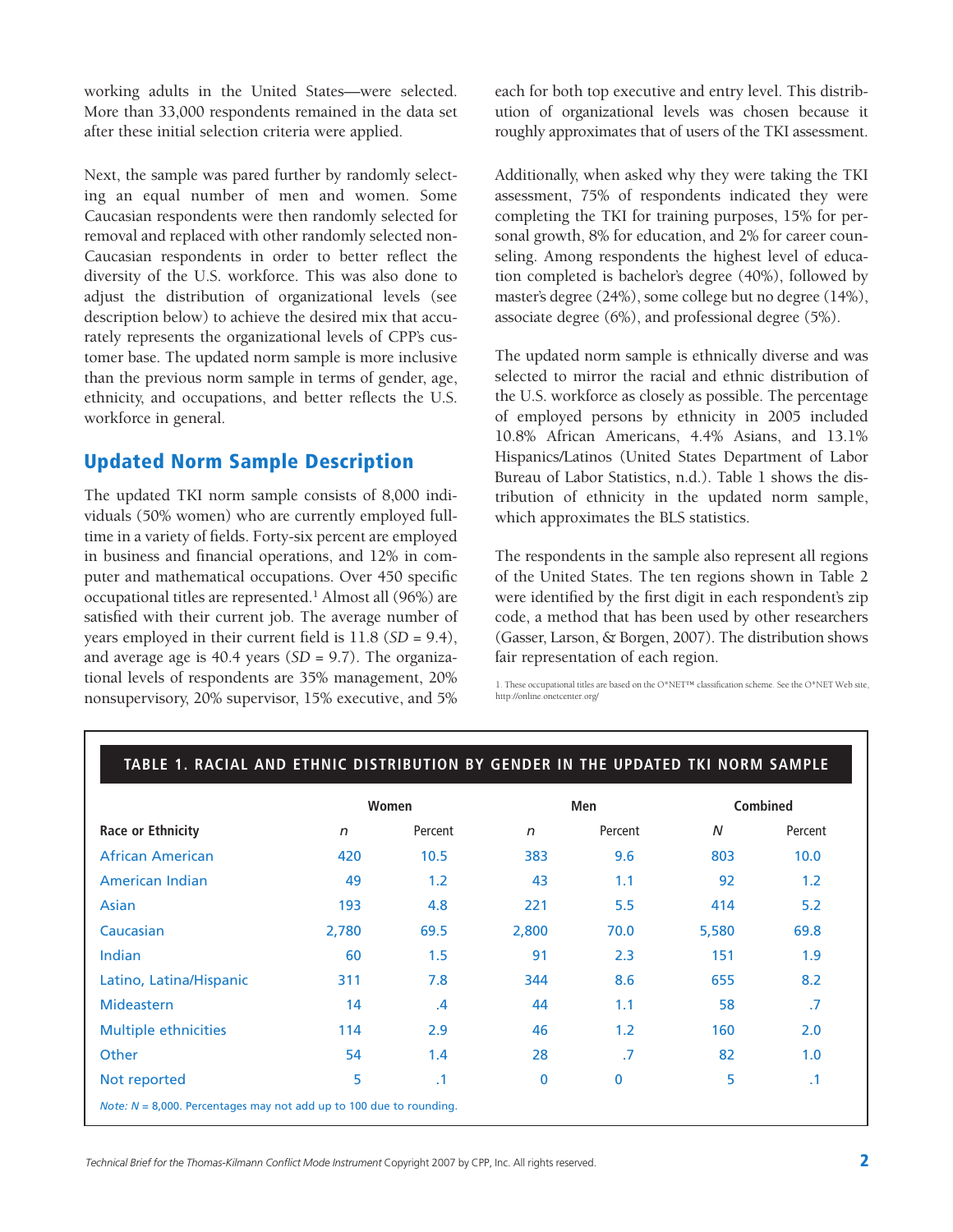|                         | TABLE 2. DISTRIBUTION BY GEOGRAPHICAL REGION IN THE UPDATED TKI NORM SAMPLE |         |                                 |  |  |  |  |
|-------------------------|-----------------------------------------------------------------------------|---------|---------------------------------|--|--|--|--|
| Region                  | N                                                                           | Percent | <b>States/District Included</b> |  |  |  |  |
| <b>Northeast</b>        | 541                                                                         | 7.9     | CT, MA, ME, NH, NJ, RI, VT      |  |  |  |  |
| <b>Greater New York</b> | 586                                                                         | 8.5     | DE, NY, PA                      |  |  |  |  |
| Atlantic                | 1,065                                                                       | 15.5    | DC, MD, NC, SC, VA, WV          |  |  |  |  |
| Southeast               | 636                                                                         | 9.3     | AL, FL, GA, MS, TN              |  |  |  |  |
| <b>Eastern Plains</b>   | 636                                                                         | 9.3     | IN, KY, MI, OH                  |  |  |  |  |
| <b>Northern Plains</b>  | 508                                                                         | 7.4     | IA, MN, MT, ND, SD, WI          |  |  |  |  |
| <b>Central Plains</b>   | 642                                                                         | 9.4     | IL, KS, MS, NE                  |  |  |  |  |
| <b>Southern Plains</b>  | 691                                                                         | 10.1    | AR, LA, OK, TX                  |  |  |  |  |
| <b>Rocky Mountains</b>  | 418                                                                         | 6.1     | AZ, CO, ID, NM, NV, UT, WY      |  |  |  |  |
| <b>Pacific</b>          | 1,136                                                                       | 16.6    | AK, CA, HI, OR, WA              |  |  |  |  |

*Note: N* = 6,859 respondents who provided their zip code. Percentages may not add up to 100 due to rounding.

|                  |            |               | TABLE 3. TKI RAW SCORES AND PERCENTILES FOR THE UPDATED TKI NORM SAMPLE |            |               |
|------------------|------------|---------------|-------------------------------------------------------------------------|------------|---------------|
|                  | Competing  | Collaborating | Compromising                                                            | Avoiding   | Accommodating |
| <b>Raw Score</b> | Percentile | Percentile    | Percentile                                                              | Percentile | Percentile    |
| $\Omega$         | 3          | 0             | $\mathbf{0}$                                                            |            | 0             |
|                  | 10         |               | $\mathbf{0}$                                                            | 2          | 2             |
| 2                | 20         | 3             |                                                                         | 6          | 7             |
| 3                | 31         | 7             | 3                                                                       | 12         | 16            |
| 4                | 44         | 15            | 7                                                                       | 22         | 30            |
| 5                | 57         | 26            | 15                                                                      | 34         | 46            |
| 6                | 69         | 41            | 27                                                                      | 49         | 62            |
| 7                | 79         | 58            | 41                                                                      | 65         | 76            |
| 8                | 87         | 74            | 58                                                                      | 78         | 87            |
| 9                | 93         | 87            | 75                                                                      | 88         | 94            |
| 10               | 96         | 95            | 87                                                                      | 95         | 98            |
| 11               | 98         | 99            | 95                                                                      | 98         | 100           |
| 12               | 100        | 100           | 99                                                                      | 100        | 100           |

#### **PERCENTILE RANKS FROM THE UPDATED NORMS**

The original 30 items on the TKI remain the same, as does the manner of scoring. The same method of calculating percentiles was also used.2 However, the percentiles that correspond to the raw scores have shifted slightly in the updated norm sample for some of the modes (see Table 3). Table 4 shows the raw scores whose percentile values fall into the top 25%, middle 50%, and bottom 25% for both the original norms and the updated norms. The updated norms are exactly the same as those from the original norm sample for two of the five modes—avoiding and accommodating. The raw scores

<sup>2.</sup> Percentile values for a given raw score were calculated as the median point (or middle) of the range of cumulative frequency covered by that score. For example, if a raw score of 5 on a given conflict mode<br>had a cumulative frequency of 40% and a 6 had a cumulative frequency of 60%, then a 6 would be seen<br>as covering the rang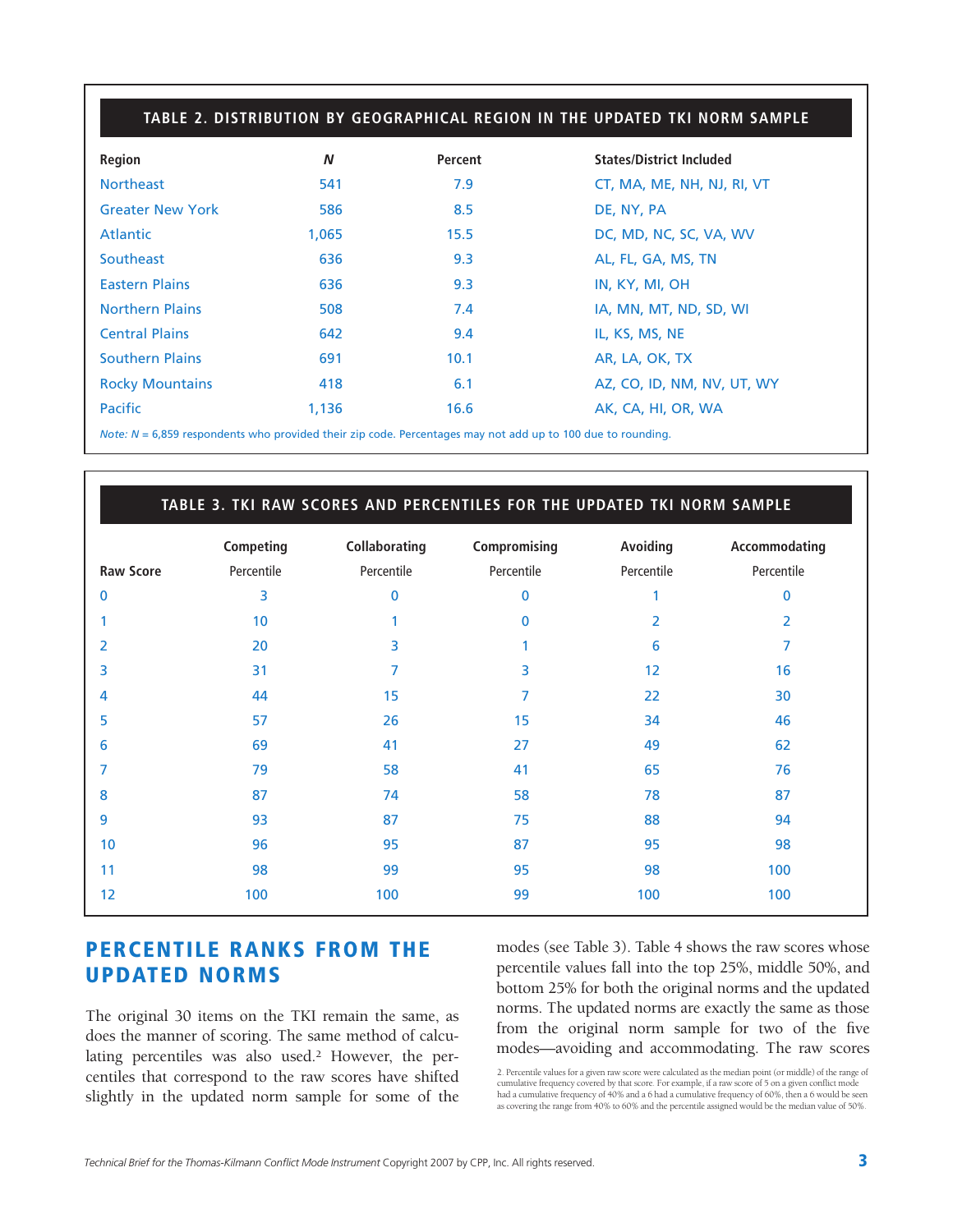| TABLE 4. RAW SCORES AND INTERPRETIVE RANGES FOR ORIGINAL AND UPDATED TKI NORM SAMPLES |                                                                                                   |          |          |                                             |          |           |          |          |               |          |
|---------------------------------------------------------------------------------------|---------------------------------------------------------------------------------------------------|----------|----------|---------------------------------------------|----------|-----------|----------|----------|---------------|----------|
|                                                                                       | Competing                                                                                         |          |          | <b>Collaborating</b><br><b>Compromising</b> |          |           | Avoiding |          | Accommodating |          |
| Range                                                                                 | Original                                                                                          | Updated  | Original | Updated                                     | Original | Updated   | Original | Updated  | Original      | Updated  |
| <b>Top 25%</b>                                                                        | $8 - 12$                                                                                          | $7 - 12$ | $9 - 12$ | $9 - 12$                                    | $9 - 12$ | $10 - 12$ | $8 - 12$ | $8 - 12$ | $7 - 12$      | $7 - 12$ |
| Middle 50%                                                                            | $4 - 7$                                                                                           | $3 - 6$  | $6 - 8$  | $5 - 8$                                     | $5 - 8$  | $6 - 9$   | $5 - 7$  | $5 - 7$  | $4 - 6$       | $4 - 6$  |
| Bottom 25%                                                                            | $0 - 3$                                                                                           | $0 - 2$  | $0 - 5$  | $0 - 4$                                     | $0 - 4$  | $0 - 5$   | $0 - 4$  | $0 - 4$  | $0 - 3$       | $0 - 3$  |
|                                                                                       | Note: Shading shows interpretive ranges that differ between the original and updated norm groups. |          |          |                                             |          |           |          |          |               |          |

and percentiles are nearly the same for collaborating, with one exception. A collaborating raw score of 5 is now in the middle 50% rather than in the bottom 25%.

A broader shift in percentiles and interpretive ranges occurred with the competing and compromising modes. The scores shifted, changing the range of raw scores found in each of the interpretive ranges. For example, the middle 50% for competing originally included raw scores from 4 to 7, whereas the updated range is 3 to 6. Similarly, the middle 50% for compromising originally included raw scores from 5 to 8, and the updated range is 6 to 9. All differences between the original and updated interpretive ranges are highlighted in Table 4. Since these changes are very slight, interpretation will remain much the same. However, longtime users of the TKI should take note of the changes in interpretive ranges and percentiles for the raw scores on competing, collaborating, and compromising.

# **ANALYSES OF CONFLICT MODE DIFFERENCES**

Once the updated norm sample was developed, a series of analyses was conducted to explore any differences in median percentile scores on the modes across different subsamples to ensure that these differences would not significantly alter the interpretation and usage of the TKI assessment for the typical person. To this end a series of univariate analyses of variance (ANOVAs) was calculated using the updated TKI norm sample to explore group differences based on gender, organizational level, level of education, and ethnicity. ANOVAs compare the median percentile scores of two or more groups (e.g., men and women) to determine whether there are statistically significant differences between them (Tabachnick & Fidell, 2001).

Large samples almost always have statistically significant differences, so effect sizes are of particular value here. The updated TKI norm group is indeed very large (*N* =

8,000), thus we rely on effect sizes to demonstrate the practical importance of any statistically significant differences. Cohen (1988) stated that effect sizes of  $\eta^2$  = .0099 are small,  $\eta^2$  = .0588 are medium, and  $\eta^2$  = .1379 are large. All of the ANOVAs shown in Tables 6, 8, 10, and 12 have small effect sizes and thus do not demonstrate practicably significant differences for gender, organizational level, educational level, or ethnicity.

#### **Gender**

The median percentiles for each TKI conflict mode for men and women are shown in Table 5. ANOVAs showed significant gender differences for all of the modes except collaborating (see Table 6). However, given Cohen's guidelines for interpreting differences according to effect sizes, none of the modes shows meaningful differences by gender.

# **Organizational (Hierarchical) Level**

Median percentiles for the five conflict modes are given in Table 7 for each of the organizational levels included in the norm group. Another set of ANOVAs was run to examine mode differences based on organizational levels. The levels included are entry level, nonsupervisory,

| <b>TABLE 5. TKI MODE PERCENTILE MEDIANS</b><br><b>BY GENDER</b> |       |     |  |  |  |  |  |
|-----------------------------------------------------------------|-------|-----|--|--|--|--|--|
| <b>TKI Mode</b>                                                 | Women | Men |  |  |  |  |  |
| Competing                                                       | 44    | 57  |  |  |  |  |  |
| Collaborating                                                   | 58    | 58  |  |  |  |  |  |
| Compromising                                                    | 58    | 41  |  |  |  |  |  |
| Avoiding                                                        | 49    | 49  |  |  |  |  |  |
| Accommodating                                                   | 46    | 46  |  |  |  |  |  |
| <i>Note:</i> Updated TKI norm sample, $N = 8,000$ (50% women).  |       |     |  |  |  |  |  |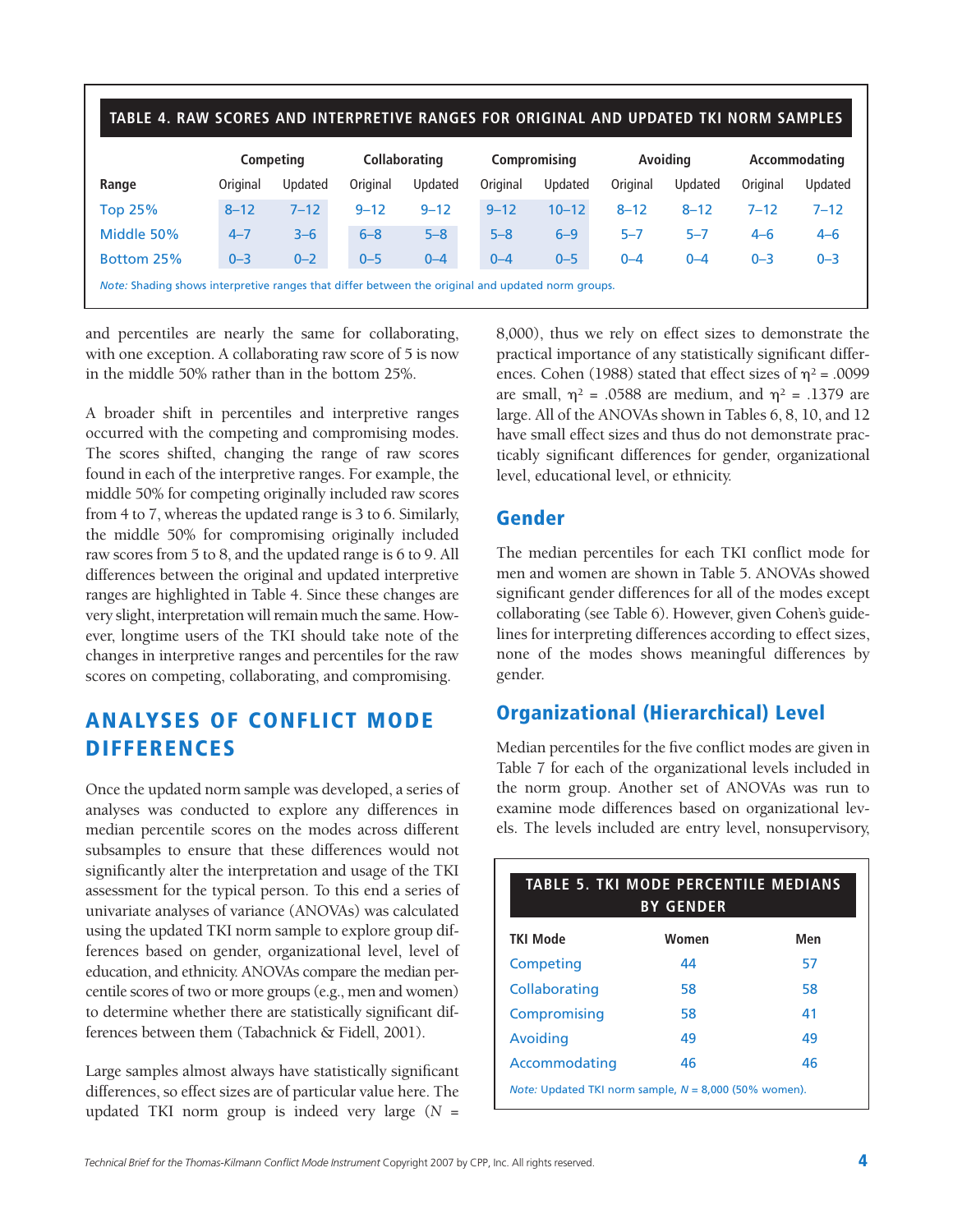#### **TABLE 6. ANOVA SUMMARY FOR THE TKI MODES BY GENDER**

| <b>TKI Mode</b> | Variance<br><b>Sources</b> | Sum of<br>Squares (SS) | Degrees of<br>Freedom ( <i>df</i> ) | Mean<br>Square (MS) | F      | p    | $\eta^2$ |
|-----------------|----------------------------|------------------------|-------------------------------------|---------------------|--------|------|----------|
| Competing       | Gender<br>Error            | 1820.23<br>60742.71    | 7998                                | 1820.23<br>7.59     | 239.67 | .000 | .0076    |
| Collaborating   | Gender<br>Error            | 1.275<br>38835.072     | 7998                                | 1.275<br>4.856      | .263   | .608 | .0000    |
| Compromising    | Gender<br>Error            | 231.540<br>38225.944   | 7998                                | 231.540<br>4.779    | 48.445 | .000 | .0005    |
| Avoiding        | Gender<br>Error            | 162.165<br>47058.114   | 7998                                | 162.165<br>5.884    | 27.562 | .000 | .0005    |
| Accommodating   | Gender<br>Error            | 250.986<br>39730.248   | 7998                                | 250.986<br>4.968    | 50.525 | .000 | .0009    |

#### **TABLE 7. TKI MODE PERCENTILE MEDIANS BY ORGANIZATIONAL LEVEL**

| <b>TKI Mode</b> | <b>Entry Level</b> | <b>Nonsupervisory</b> | <b>Supervisor</b> | <b>Management</b> | <b>Executive</b> | <b>Top Executive</b> |
|-----------------|--------------------|-----------------------|-------------------|-------------------|------------------|----------------------|
| Competing       | 44                 | 44                    | 44                | 57                | 57               | 57                   |
| Collaborating   | 41                 | 41                    | 41                | 58                | 58               | 58                   |
| Compromising    | 41                 | 58                    | 58                | 58                | 58               | 41                   |
| Avoiding        | 57                 | 65                    | 49                | 49                | 34               | 34                   |
| Accommodating   | 62                 | 62                    | 46                | 46                | 46               | 46                   |
|                 |                    |                       |                   |                   |                  |                      |

*Note:* Updated TKI norm sample, *N* = 8,000 (400 entry level; 1,622 nonsupervisory; 1,577 supervisor; 2,812 management; 1,189 executive; 400 top executive).

#### **TABLE 8. ANOVA SUMMARY FOR THE TKI MODES ACROSS ORGANIZATIONAL LEVELS**

| <b>TKI Mode</b> | Variance<br><b>Sources</b>           | Sum of<br>Squares (SS) | Degrees of<br>Freedom ( <i>df</i> ) | Mean<br>Square (MS)  | F      | $\boldsymbol{p}$ | $\eta^2$ |
|-----------------|--------------------------------------|------------------------|-------------------------------------|----------------------|--------|------------------|----------|
| Competing       | <b>Organizational level</b><br>Error | 807.384<br>61755.555   | 5<br>7994                           | 161.477<br>14188.332 | 20.903 | .000             | .0034    |
| Collaborating   | <b>Organizational level</b><br>Error | 565.090<br>38271.257   | 5<br>7994                           | 113.018<br>4.787     | 23.607 | .000             | .0015    |
| Compromising    | <b>Organizational level</b><br>Error | 188.576<br>38268.907   | 5<br>7994                           | 37.715<br>4.787      | 7.878  | .000             | .0004    |
| Avoiding        | <b>Organizational level</b><br>Error | 1289.802<br>45930.477  | 5<br>7994                           | 257.960<br>5.746     | 44.897 | .000             | .0038    |
| Accommodating   | <b>Organizational level</b><br>Error | 309.428<br>39671.806   | 5<br>7994                           | 61.886<br>4.963      | 12.470 | .000             | .0011    |

supervisor, management, executive, and top executive. These ANOVAs showed significant differences for each mode, but again, the effect sizes are too small to be meaningful (see Table 8).

The results presented here are consistent with a recent study that incorporated both gender and organizational level. That study found that women tended to report lower levels of competing than men, and both men and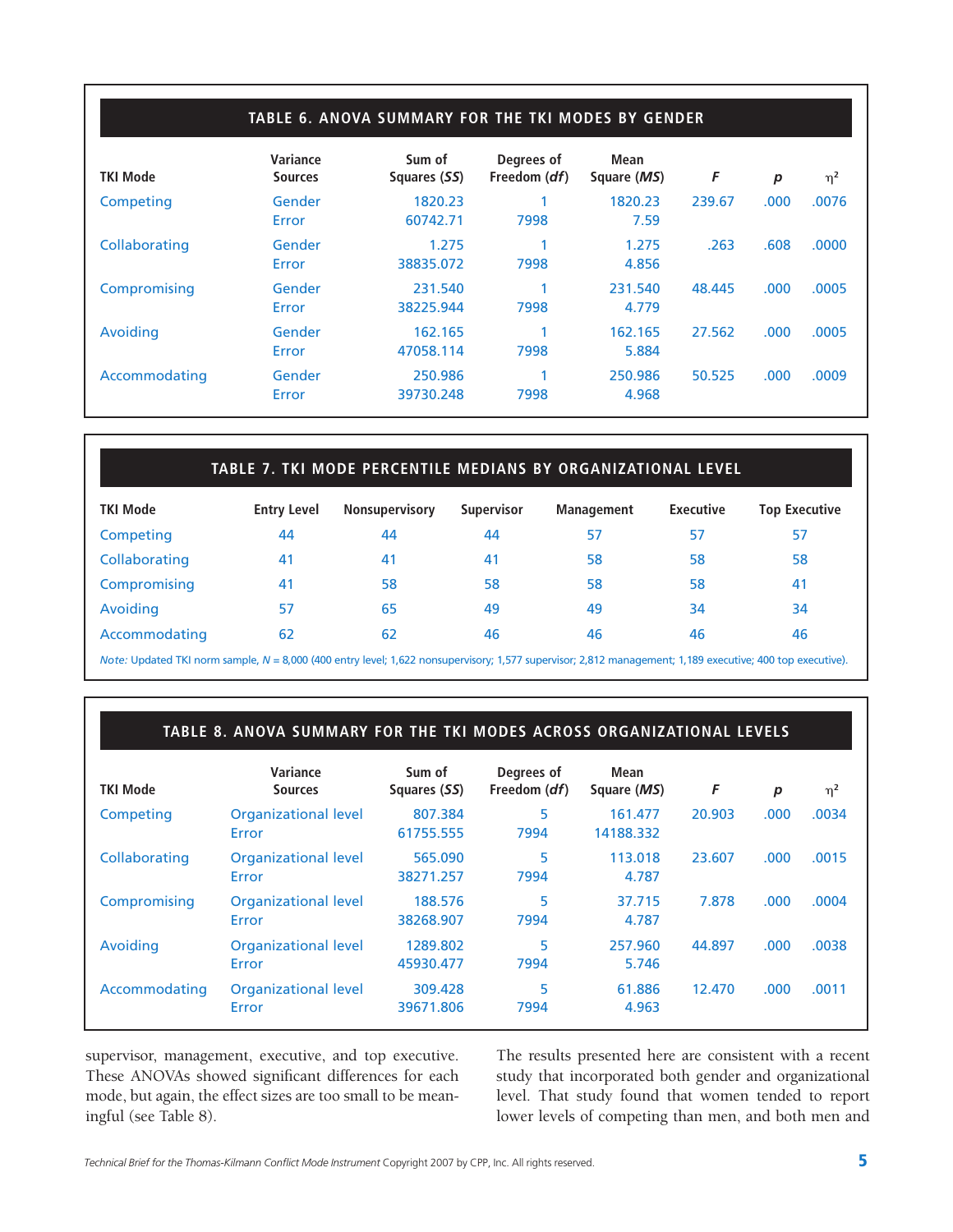#### **TABLE 9. TKI MODE PERCENTILE MEDIANS BY HIGHEST LEVEL OF EDUCATION COMPLETED**

| <b>TKI Mode</b> | <b>High School</b><br>Diploma/<br><b>GED</b> | Trade/<br><b>Technical</b><br><b>Training</b> | Some<br><b>College</b><br>(No Degree) | Associate<br><b>Degree</b> | <b>Bachelor's</b><br><b>Degree</b> | Master's<br><b>Degree</b> | Professional<br>Degree (e.g.,<br>(DDS, JD, MD) PhD, EdD) | <b>Doctorate</b><br>(e.g., |
|-----------------|----------------------------------------------|-----------------------------------------------|---------------------------------------|----------------------------|------------------------------------|---------------------------|----------------------------------------------------------|----------------------------|
| Competing       | 44                                           | 44                                            | 44                                    | 44                         | 57                                 | 57                        | 57                                                       | 57                         |
| Collaborating   | 58                                           | 58                                            | 58                                    | 58                         | 58                                 | 58                        | 58                                                       | 58                         |
| Compromising    | 41                                           | 58                                            | 41                                    | 41                         | 58                                 | 58                        | 58                                                       | 58                         |
| Avoiding        | 65                                           | 65                                            | 65                                    | 49                         | 49                                 | 49                        | 49                                                       | 49                         |
| Accommodating   | 46                                           | 62                                            | 46                                    | 46                         | 46                                 | 46                        | 46                                                       | 46                         |

*Note: N* = 7,942 (341 high school diploma/GED; 141 trade/technical training; 1,117 some college [no degree]; 453 associate degree; 3,229 bachelor's degree; 1,935 master's degree; 423 professional degree; and 301 doctorate). Not all respondents reported their educational level.

#### **TABLE 10. ANOVA SUMMARY FOR THE TKI MODES ACROSS EDUCATIONAL LEVELS**

| Variance<br><b>Sources</b>        | Sum of<br>Squares (SS) | Degrees of<br>Freedom (df) | Mean<br>Square (MS) | F      | $\boldsymbol{p}$ | $\eta^2$ |
|-----------------------------------|------------------------|----------------------------|---------------------|--------|------------------|----------|
| <b>Educational level</b><br>Error | 373.985<br>61934.160   | 2<br>7967                  | 186.992<br>7.774    | 24.054 | .000             | .0016    |
| <b>Educational level</b><br>Error | 12.589<br>38726.013    | $\overline{2}$<br>7967     | 6.294<br>4.861      | 1.295  | .274             | .0000    |
| <b>Educational level</b>          | 209.431                | 2                          | 104.716             | 21.923 | .000             | .0004    |
| Error                             | 38054.228              | 7967                       | 4.776               |        |                  |          |
| <b>Educational level</b><br>Error | 854.629<br>46241.253   | $\overline{2}$<br>7967     | 427.315<br>5.804    | 73.623 | .000             | .0025    |
| <b>Educational level</b><br>Error | 35.784<br>39824.068    | $\overline{2}$<br>7967     | 17.892<br>4.999     | 3.579  | .028             | .0001    |
|                                   |                        |                            |                     |        |                  |          |

higher than bachelor's degree.

women at higher organizational levels more often used assertive modes (competing and collaborating) and less often used unassertive modes (avoiding and accommodating; Thomas, Merriam, Schaubhut, Donnay, & Thomas, 2006). While that study examined mean differences in raw scores, the present study showed that for the updated TKI norm sample, no meaningful differences existed between groups in median percentile scores, as demonstrated by small effect sizes ( $\eta^2$  = .0099).

#### **Level of Education**

Median percentiles for each TKI conflict mode for the different levels of education are shown in Table 9. To examine TKI mode differences based on educational level, three groups were created from the updated TKI norm sample, based on highest level of education completed. The three groups were as follows: completed less than a bachelor's degree, completed a bachelor's degree, and completed a degree higher than a bachelor's degree. Results indicated significant differences between the educational groups on competing, compromising, avoiding, and accommodating (see Table 10). Again, however, these differences are relatively insignificant, as shown by the small effect sizes ( $\eta^2$  = .0099).

### **Ethnicity**

Another important issue when using the TKI or similar assessments in employment settings is whether they are valid for use with different populations, such as those from diverse ethnic groups. Median percentiles on each conflict mode for four ethnic groups are presented in Table 11. Table 12 shows significant differences on com-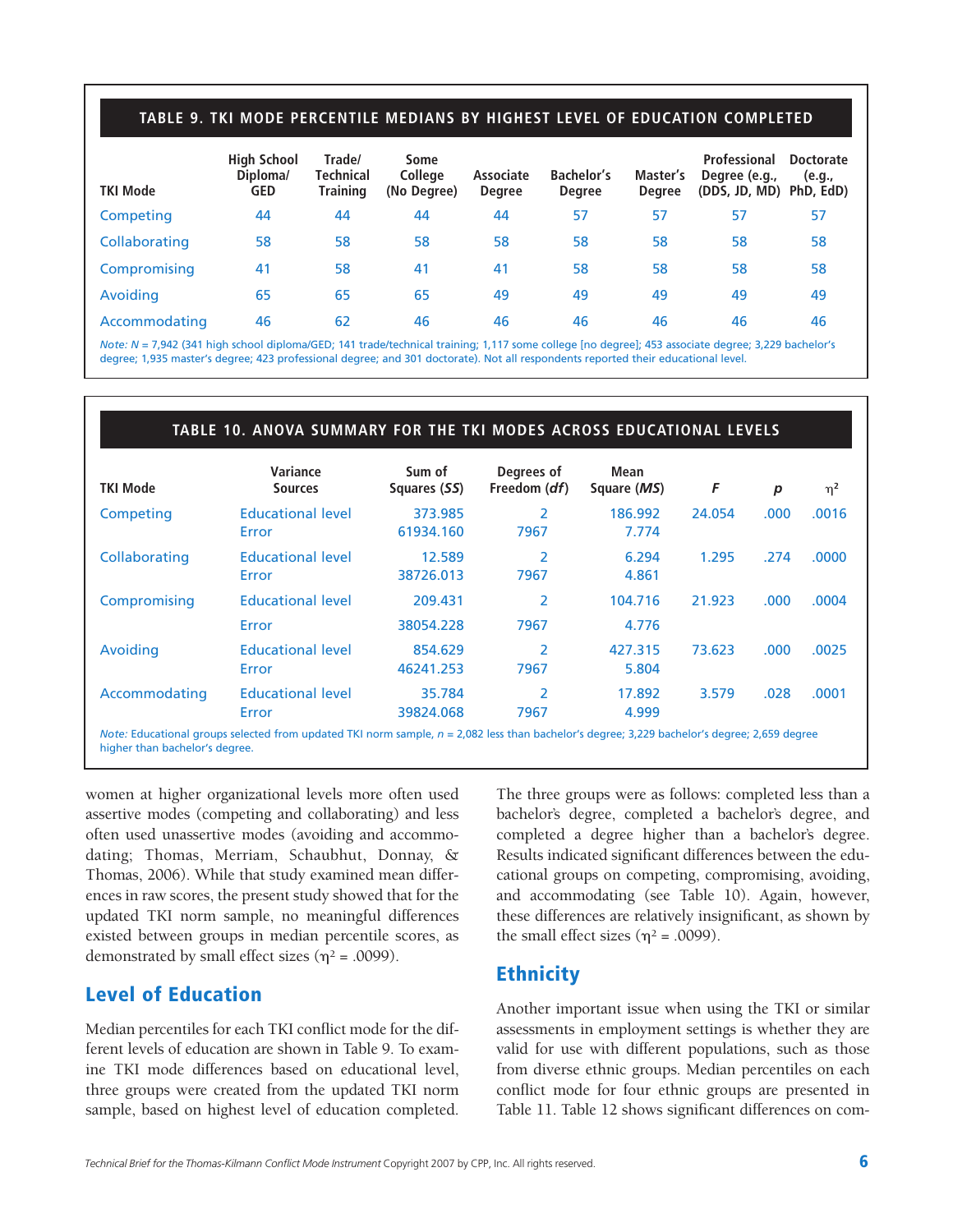| <b>TABLE 11. TKI MODE PERCENTILE MEDIANS</b><br><b>BY ETHNICITY</b>                                                                                             |                     |       |           |                                       |  |  |  |  |  |
|-----------------------------------------------------------------------------------------------------------------------------------------------------------------|---------------------|-------|-----------|---------------------------------------|--|--|--|--|--|
| <b>TKI Mode</b>                                                                                                                                                 | African<br>American | Asian | Caucasian | Latino.<br>Latina/<br><b>Hispanic</b> |  |  |  |  |  |
| Competing                                                                                                                                                       | 44                  | 44    | 57        | 57                                    |  |  |  |  |  |
| Collaborating                                                                                                                                                   | 41                  | 41    | 58        | 41                                    |  |  |  |  |  |
| Compromising                                                                                                                                                    | 58                  | 41    | 41        | 58                                    |  |  |  |  |  |
| Avoiding                                                                                                                                                        | 65                  | 65    | 49        | 49                                    |  |  |  |  |  |
| Accommodating                                                                                                                                                   | 46                  | 62    | 46        | 46                                    |  |  |  |  |  |
| Note: Ethnic groups selected from updated TKI norm sample,<br>$n = 803$ African Americans; 414 Asians; 5,580 Caucasians; and<br>655 Latinos, Latinas/Hispanics. |                     |       |           |                                       |  |  |  |  |  |

peting, avoiding, and accommodating among the four ethnic groups studied—African Americans; Asians; Caucasians; and Latinos, Latinas/Hispanics. However, the small effect sizes ( $\eta^2$  = .0099) demonstrate that the differences are too small to be practicably meaningful.

# **INTERPRETATION AND REPORTING OF TKI RESULTS**

When first introduced to clients, the conflict-handling modes are listed in a sequence that follows the illustration in the "Five Conflict-Handling Modes" section of the self-scorable booklet and online report. That sequence is competing, collaborating, compromising, avoiding, and accommodating (see Figure 1). TKI results are graphed by the client in the self-scorable booklet or are printed as a personalized Profile & Interpretive Report for individuals who respond to the TKI items online via the SkillsOne Web site.

Both formats provide interpretive information on the uses of each conflict mode as well as questions to consider about possible overuse or underuse of the conflict modes. The online report customizes interpretive content in two ways. First, it presents client results in rank order, from top conflict mode to least-used conflict mode. Second, it provides additional information on typical characteristics and contributions of people who score highest on the client's top conflict mode.

Because conflict-handling modes are presented in the online report in the client's rank order, a tiebreaker rule is necessary. The ranking is by percentiles—a comparison of the client's results with the updated norm group's—and if two percentiles are tied, the tie is broken using a reverse social desirability sort. For example, avoiding ranks higher than collaborating, since collaborating is the more socially approved behavior. The tiebreaker sort is as follows:

- Avoiding
- Accommodating
- Competing
- Compromising
- Collaborating

In the case of a tied percentile result on the top two conflict modes, the online report provides additional information on typical characteristics and contributions of people who score highest on the client's top *two* conflict modes (resulting in a somewhat longer printed report). It is possible but not likely that the client's results show a three-way tie in conflict modes. Out of over 6,000 cases

| TABLE 12. ANOVA SUMMARY FOR THE TKI MODES ACROSS FOUR ETHNIC GROUPS |                              |                        |                                     |                     |        |      |          |  |  |
|---------------------------------------------------------------------|------------------------------|------------------------|-------------------------------------|---------------------|--------|------|----------|--|--|
| <b>TKI Mode</b>                                                     | Variance<br><b>Sources</b>   | Sum of<br>Squares (SS) | Degrees of<br>Freedom ( <i>df</i> ) | Mean<br>Square (MS) | F      | p    | $\eta^2$ |  |  |
| Competing                                                           | <b>Ethnic group</b><br>Error | 291.131<br>58053.489   | 3<br>7448                           | 97.044<br>7.795     | 12.450 | .000 | .0013    |  |  |
| Collaborating                                                       | <b>Ethnic group</b><br>Error | 30.504<br>36288.045    | 3<br>7448                           | 10.168<br>4.872     | 2.087  | .100 | .0001    |  |  |
| Compromising                                                        | Ethnic group<br>Error        | 22.314<br>35948.563    | 3<br>7448                           | 7.438<br>4.827      | 1.541  | .202 | .0000    |  |  |
| Avoiding                                                            | Ethnic group<br>Error        | 338.301<br>43677.612   | 3<br>7448                           | 112.767<br>5.864    | 19.229 | .000 | .0011    |  |  |
| Accommodating                                                       | Ethnic group<br>Error        | 46.508<br>37215.643    | 3<br>7448                           | 15.503<br>4.997     | 3.103  | .026 | .0002    |  |  |

*Technical Brief for the Thomas-Kilmann Conflict Mode Instrument* Copyright 2007 by CPP, Inc. All rights reserved. **7**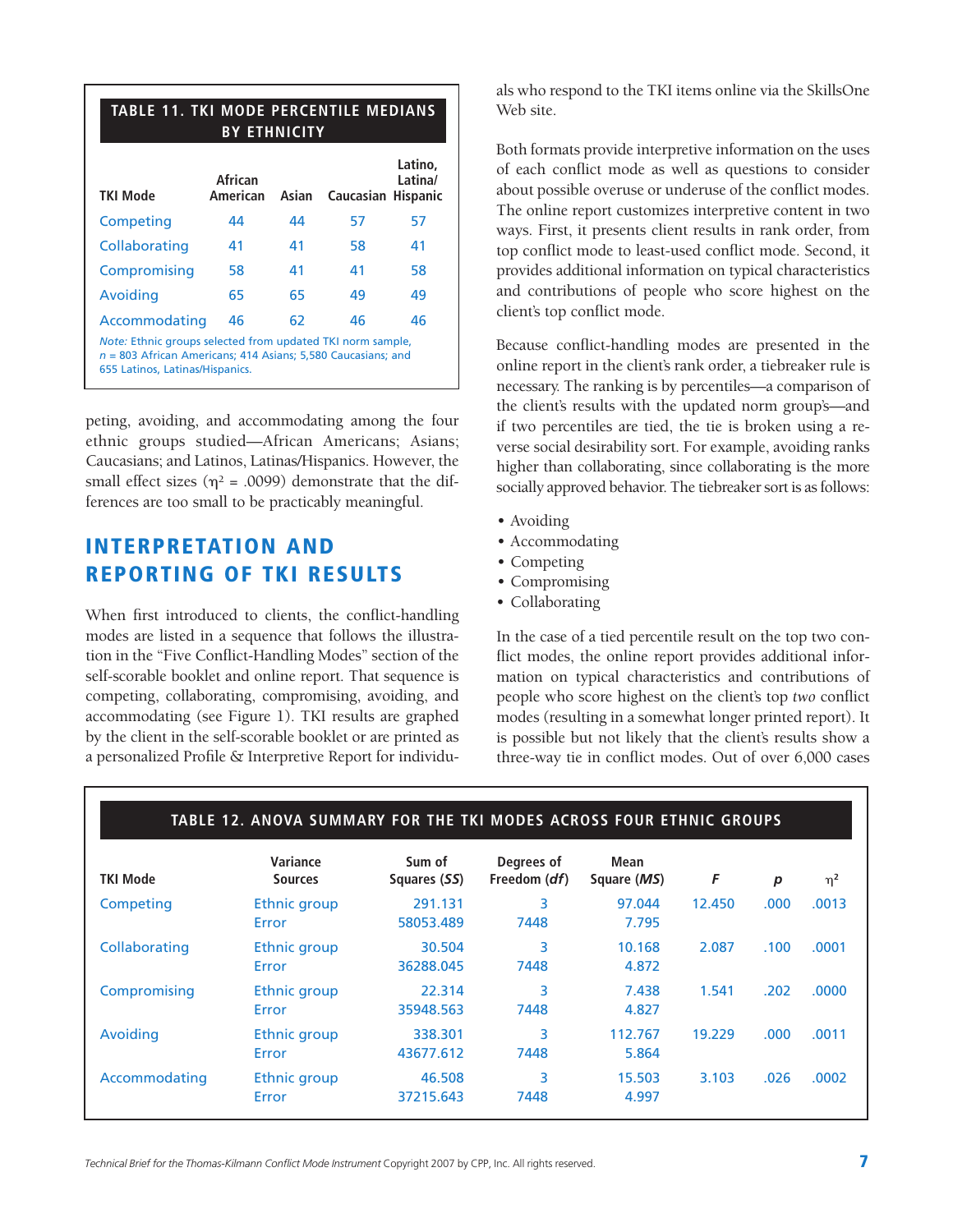

**Figure 1. Dimensions and Conflict-Handling Modes for the TKI Assessment**

in a portion of the publisher's database, fewer than 15, or less than 0.05%, had a three-way tie. In the rare instances in which the percentiles on the top three conflict-handling modes are tied, the tiebreaker rule above applies. The online report provides the extra detailed information on the top two conflict modes as determined by the tiebreaker.

Both the online report and self-scorable booklet group clients' percentile scores into three ranges. Percentile scores of 0 to 25 are considered low, percentile scores of 26 to 75 inclusive are considered medium, and percentile scores of 76 to 100 are considered high. A score of 75 (possible only on the compromising scale) is considered medium for interpretation purposes. The high-medium-low labels are meant to give clients an easy way to understand how their use of conflict modes compares with others' use of the modes. Note that a client's top conflict-handling mode may fall in either the high or medium range.

Clients seeking more information about conflict styles may be referred to the booklet *Introduction to Conflict Management*(Thomas, 2002). When the TKI is being used as part of team building, a useful booklet is *Introduction to Conflict and Teams* (Thomas & Thomas, 2004).

## **USES OF THE TKI ASSESSMENT**

Many researchers have studied the TKI on a wide range of topics, including its validity (Ben-Yoav & Banai, 1992; Van de Vliert & Kabanoff, 1990), relationship with the

*Myers-Briggs Type Indicator®* (MBTI®) assessment (Johnson, 1997; Percival, Smitheram, & Kelly, 1992), political party affiliation differences (Nelson & Lubin, 1991), gender differences (Shockley-Zalabak & Morley, 1984b; Brahnam, Margavio, Hignite, Barrier, & Chin, 2005), behavioral patterns (Volkema & Bergmann, 1995), and relationship with organizational communication styles (Morley & Shockley-Zalabak, 1986).

Use of the TKI's conflict modes has also been examined in a number of different occupational samples. Mills, Robey, & Smith (1985) found relationships between the TKI and the MBTI assessment in a sample of project managers. Specifically, Judging was related to a preference for compromising, and Extraversion was related to a preference for collaboration. A study of legislators failed to find significant differences between political parties (Nelson & Lubin, 1991). Another study found that women in information systems were more likely than men to employ the collaborating conflict mode (Brahnam et al., 2005). Other research has shown that nurses tend to use only one or two conflict modes and focus primarily on compromising (Hendel, Fish, & Galon, 2005) or avoiding and compromising (Valentine, 2001).

The TKI's conflict modes have also been researched in conjunction with a number of other organizationally relevant concepts. Shockley-Zalabak and Morley (1984a) found relationships between communication apprehension and preferences for conflict modes. In particular, they found that people with high communication apprehension are less likely to prefer assertive conflict styles. Shell (2001) developed thumbnail sketches to describe typical bargaining behaviors for those with a very strong or a very weak preference for each of the five conflict modes. A study of nurses showed that transformational leadership significantly affected which conflict mode was chosen (Hendel et al., 2005). A 2002 study by Jordan and Troth found that people with high emotional intelligence preferred the collaborating conflict mode when facing conflict. Studies like these empirically demonstrate the TKI's utility in organizational settings for a variety of applications beyond conflict management per se, including communication and negotiation.

### **CONCLUSION**

For more than 30 years organizations and individuals have used the *Thomas-Kilmann Conflict Mode Instrument* to manage conflict, aid in individual and team development, coach employees, and train leaders. This technical brief provides a description of the development of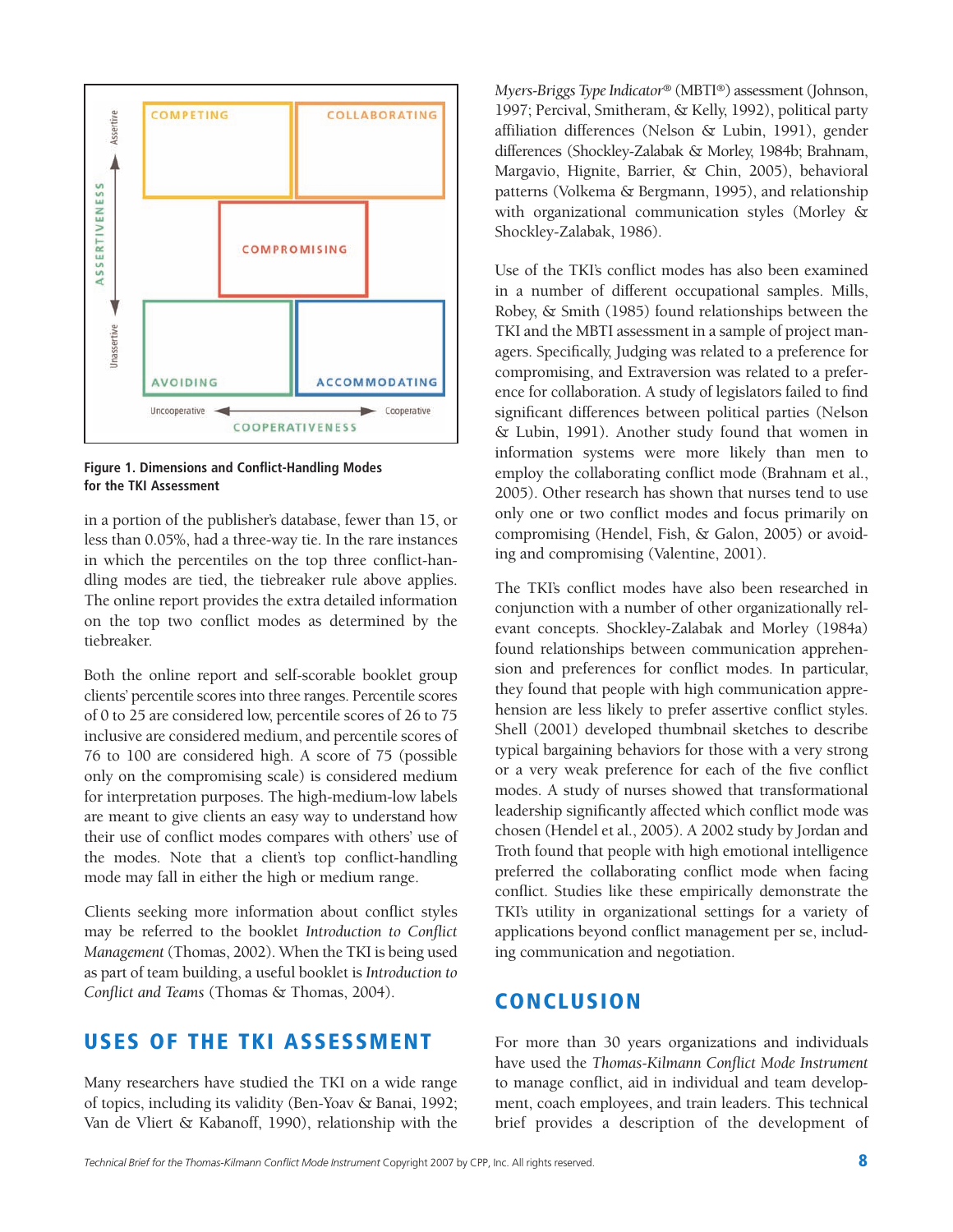updated norms for this widely used assessment and shows that the TKI can provide a variety of insights into organizations, as well as being a useful tool for organizational conflict interventions.

The analyses reported show that the TKI has stood the test of time quite well. The renorming resulted in minimal changes to the underlying percentiles for each of the conflict modes from the original norm group to the updated larger and more diverse norm group. This suggests that the changes to the percentiles and the norm sample should have a minimal impact on professionals who make use of this versatile and stable assessment. The TKI norms are applicable across age, ethnic groups, and gender, and work well at many organizational levels and across a broad range of occupational categories.

The revised percentiles for each of the conflict-handling modes changed only slightly, with the noticeable changes occurring in the competing and compromising modes. Compared to the original norm sample, the updated norm sample has somewhat lower raw scores on these two modes, so that slightly lower raw scores on competing or compromising are now assigned to a higher interpretive range. This slight shift is likely due to simply having more accurate estimates of the distribution of the modes in the larger, more diverse norm sample, and not due to changes in the usage of the modes over time. Had there been fundamental changes in how people prefer to deal with conflict, it is likely that there would have been larger changes across the entire set of modes and not the slight shifts seen here.

The updated norm sample upon which the revised percentiles were developed now encompasses a diverse, more representative group of individuals. Initial analyses on this sample indicate that differences on median TKI scores between men and women, as well as between different ethnic groups, organizational levels, and educational levels, are negligible in terms of practical importance. Based on the newly updated norm sample, the TKI may be used with confidence to successfully aid conflict management in organizational and educational settings among people from diverse groups.

# **REFERENCES**

Ben-Yoav, O., & Banai, M. (1992). Measuring conflict management styles: A comparison between the MODE and ROCI-II instruments using self and peer ratings. *International Journal of Conflict Management, 3*(3), 237–247.

- Brahnam, S. D., Margavio, T. M., Hignite, M. A., Barrier, T. B., & Chin, J. M. (2005). A gender-based categorization for conflict resolution. *Journal of Management Development, 24*(3), 197–208.
- Cohen, J. (1988). *Statistical power for the behavioral sciences* (2nd ed.). Hillsdale, NJ: Lawrence Erlbaum Associates, Publishers.
- Gasser, C. E., Larson, L. M., & Borgen, F. H. (2007). Concurrent validity of the 2005 Strong Interest Inventory®: An examination of gender and major field of study. *Journal of Career Assessment, 15*(23), 23–43.
- Hendel, T., Fish, M., & Galon, V. (2005). Leadership style and choice of strategy in conflict management among Israeli nurse managers in general hospitals. *Journal of Nursing Management, 13*(2), 137–146.
- Huszczo, G. E. (1996). *Tools for team excellence.* Mountain View, CA: Davies-Black Publishing.
- Johnson, A. K. (1997). Conflict-handling intentions and the MBTI®: A construct validity study. *Journal of Psychological Type, 43,* 29–39.
- Jordan, P. J., & Troth, A. C. (2002). Emotional intelligence and conflict resolution: Implications for human resource development. A*dvances in Developing Human Resources, 4*(1), 62–79.
- Kilmann, R. H., & Thomas, K. W. (1977). Developing a forced-choice measure of conflict-handling behavior: The "mode" instrument. *Educational and Psychological Measurement, 37*(2), 309–325.
- Marquardt, M. J., & Horvath, L. (2001). *Global teams.* Mountain View, CA: Davies-Black Publishing.
- Mills, J., Robey, D., & Smith, L. (1985). Conflict-handling and personality dimensions of project-management personnel. *Psychological Reports, 57*(3), 1135–1143.
- Morley, D. D., & Shockley-Zalabak, P. (1986). Conflict avoiders and compromisers: Toward an understanding of their organizational communication style. *Group & Organization Studies, 11*(4), 387–402.
- Nelson, D. T., & Lubin, B. (1991). Performance of state legislators on the Conflict Mode Instrument. *Organization Development Journal, 9*(1), 79–80.
- Parker, G. M. (1996). *Team players and teamwork.* San Francisco: Jossey-Bass.
- Percival, T. Q., Smitheram, V., & Kelly, M. (1992). Myers-Briggs Type Indicator® and conflict-handling intention: An interactive approach. *Journal of Psychological Type, 23,* 10–16.
- Shell, G. R. (2001). Bargaining styles and negotiation: The Thomas-Kilmann Conflict Mode Instrument in negotiation training. *Negotiation Journal, 17*(2), 155–174.
- Shockley-Zalabak, P. S., & Morley, D. D. (1984a). An exploratory study of relationships between preferences for conflict styles and communication apprehension. J*ournal of Language and Social Psychology, 3*(3), 213–218.
- Shockley-Zalabak, P. S., & Morley, D. D. (1984b). Sex differences in conflict style preferences. *Communication Research Reports, 1*(1), 28–32.